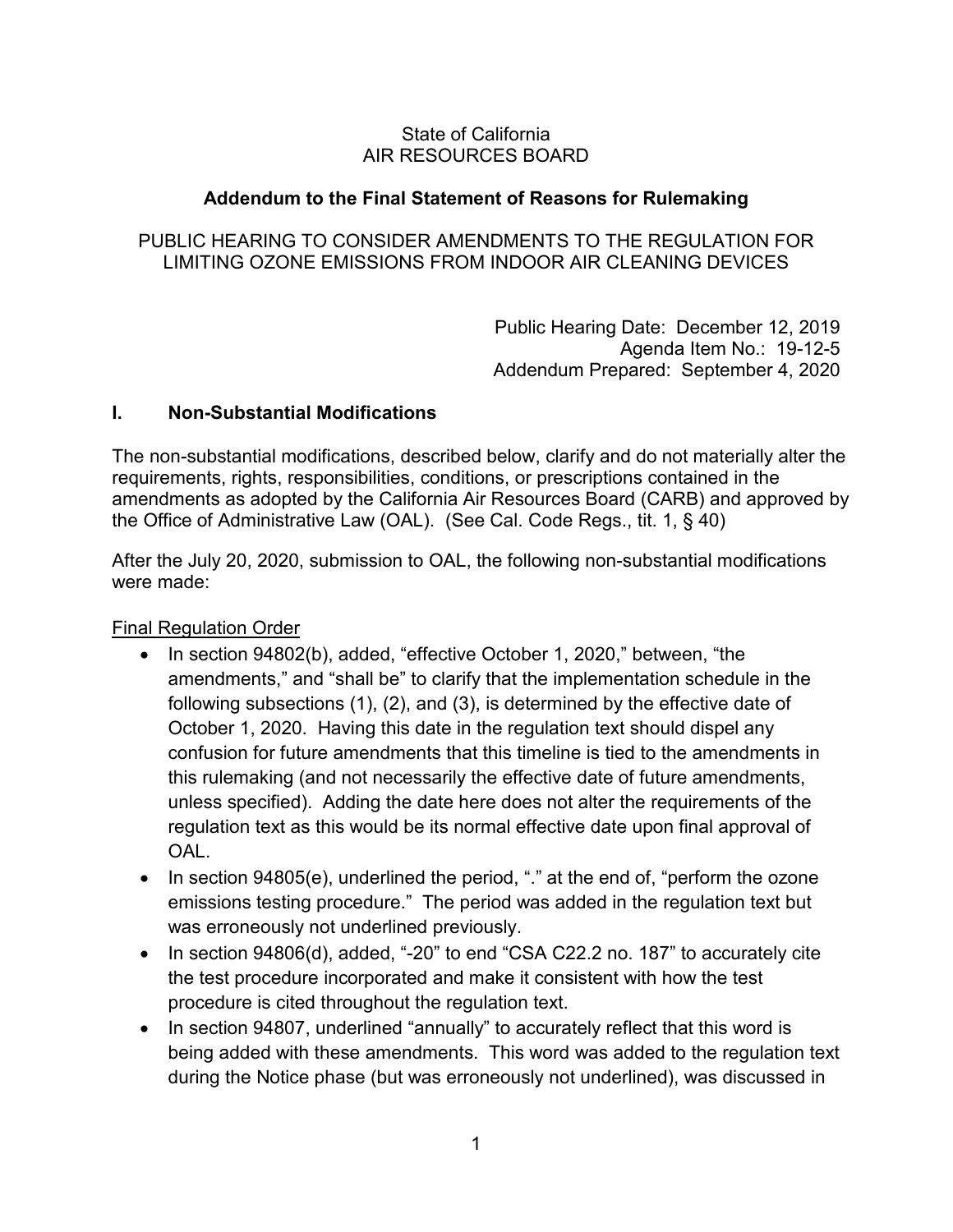the Initial Statement of Reasons, and was further mentioned in the Final Statement of Reasons.

 sections 41985 and 41985.5, and removing sections 42300 et. seq. • In section 94809, updated Authority citations, adding Health and Safety Code

#### **II. Supplemental Rationale Applicable to the Final Regulation Order**

#### Section 94805(e)

 including in circumstances that may not be foreseeable at the time of these laboratory functioning. In practice, CARB has certified only three testing laboratories. CARB's decision to initiate a re-audit could be based on a number foreseeable at this time. CARB is in close contact with our certified laboratories, and audits are a collaborative process. CARB does not charge a fee for auditing expenses of CARB staff. It is important that CARB maintain flexibility in being CARB chose to use the language "may be required" for potential subsequent audits instead of specifying criteria to determine whether a follow-up audit would be required so that it has the flexibility to conduct a follow-up audit as necessary, amendments. For example, a further audit may be necessary due to changes in a standardized test protocol that necessitates different testing procedures or changes in equipment, or alterations in the testing environment that could affect laboratories in ten years, and has re-audited the laboratories every 4-6 years depending on changes in circumstances that are communicated to CARB by the of circumstances that may arise in the future, some of which may not be and certifying laboratories, although the laboratories do pay the travelling able to initiate an audit because CARB does not control the conditions that could directly lead to changing test conditions and the reliability of test results, such as changes in the test protocols or laboratory equipment.

### Section 94806(b)

 CARB chose to use the words "very small" to indicate those air cleaner packages described in the regulation. This is an accommodation for the small number of packaging types on which the label would not reasonably fit. In the past, CARB cannot accommodate the regular sized label. CARB also requires that that are so small they cannot accommodate a 1 inch by 2 inch label, as air cleaning devices that are packaged in a way that the required label cannot easily fit. Because such devices can be packaged in odd-sized plastic packaging rather than square boxes, we used the words "very small" to capture a variety of made allowances for the use of smaller labels on a case-by-case basis. The inclusion of this language in the amendments was intended to make clear to all manufacturers that the use of smaller labels is permissible if the packaging